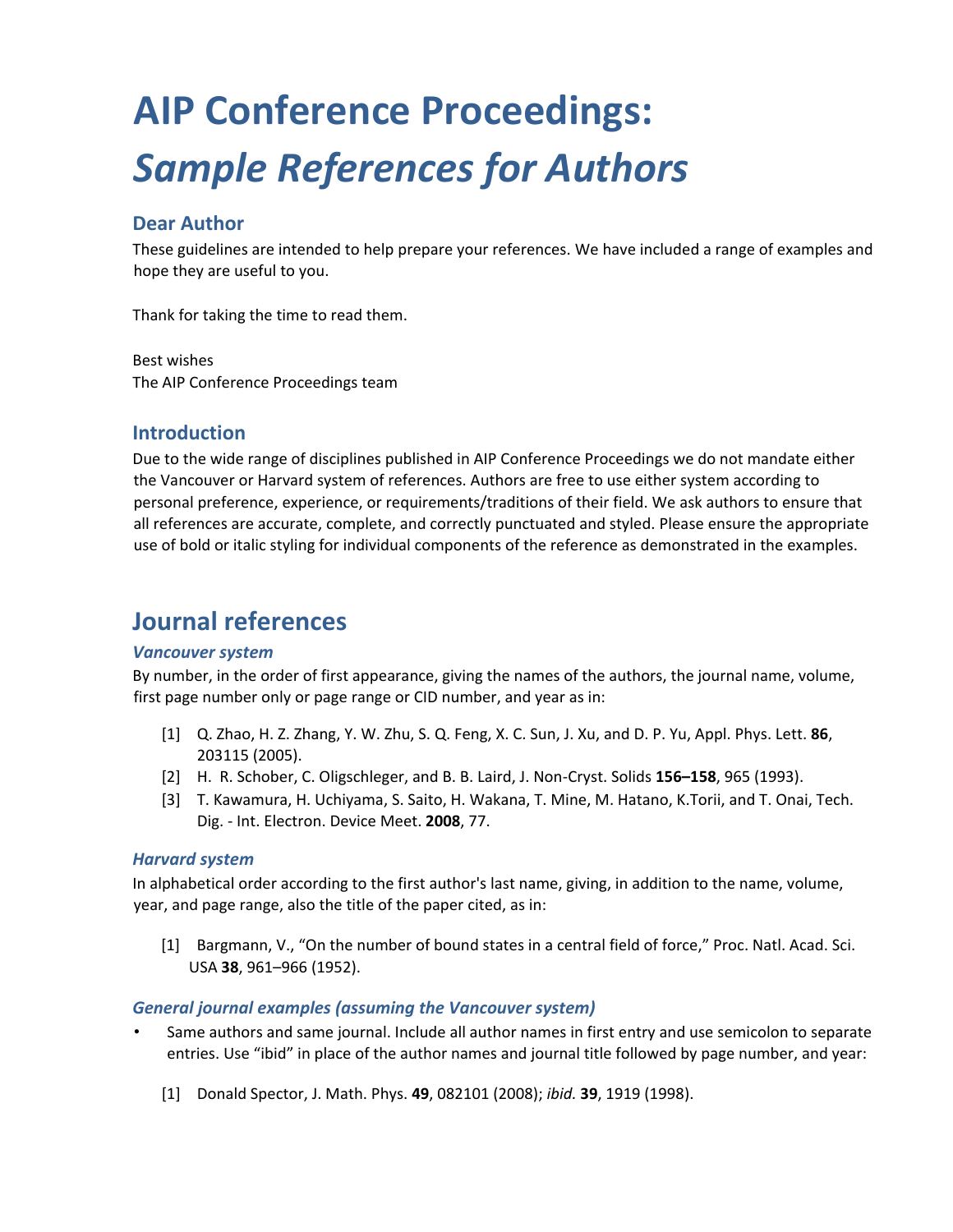• Different authors and same journal. Include all author names and use semicolon to separate entries. Use "ibid" in place of the journal title followed by volume number, page or CID number, and year:

[1] S. Stellmer, M. K. Tey, B. Huang, R. Grimm, and F. Schreck, Phys. Rev. Lett. **103**, 200401 (2009); Y. N. M. de Escobar, P. G. Mickelson, M. Yan, B. J. DeSalvo, S. B. Nagel, and T. C. Killian*, ibid.* **103**, 200402 (2009).

- Different authors, same journal, and same volume. Include all author names and use semicolon to separate entries. In the second entry use "*ibid*" in place of the journal title and volume number followed by page number.
	- [1] S. L. Schmidt, Phys. Plasmas **2**, 345 (1995); G. Fogaccia and F. Romanelli*, ibid.*, 227.
- Articles "submitted to" or "accepted for publication" (but not yet published) in a journal: Must include authors' names and the title of the article:
	- [1] W. Morris-Schmidt, "A theory for scrape off layer phenomena," Appl. Phys. Lett. (submitted).
- Articles "in press" must include title of article and title of journal:

[1] L. M. Lin and P. T. Lai, "Improved high-field reliability for a SiC metal–oxide–semiconductor device by the incorporation of nitrogen into its HfTiO gate dielectric," J. Appl. Phys. (in press).

- Unpublished articles. Must include authors' names and article title. Journal name is not required:
	- [1] G.-H. Lee, R. Cooper, S. Joo An, S. Lee, A. van der Zande, N. Petrone, A. G. Hammerberg, C. Lee, B. Crawford, W. Oliver, J. W. Kysar, and J. Hone, "A theory of relativity" J. Appl. Phys. (unpublished).
- Private communication: Must include the year in which the communication took place:
	- [1] A. Einstein (private communication, 1954).

## **Books, reports and proceedings references**

The following examples assume a Vancouver system.

- **List authors and editors**. Must include publisher and year of publication, and the page numbers (unless the entire book is being cited).
	- [1] O. L. Wheeler, in *Plasma Diagnostics Techniques*, edited by R. H. Huddleston and S. L. Leonard (Academic, New York, 1965), p. 167.
	- [2] M. Meyyappan and M. K. Sunkara, *Inorganic Nanowires: Applications, Properties and Characterization* (CRC, Boca Raton, FL, 2010).
	- [3] H. Morgan and N. G. Green, *AC Electrokinetics: Colloids and Nanoparticles* (Research Studies Press, Baldock, Hertfordshire, England, 2003). p. 529
- **Government publications**: Format as for a book citation. Each must include the author(s), title of the publication, name of the publisher, city and year of publication, and page numbers (unless the entire publication is being cited).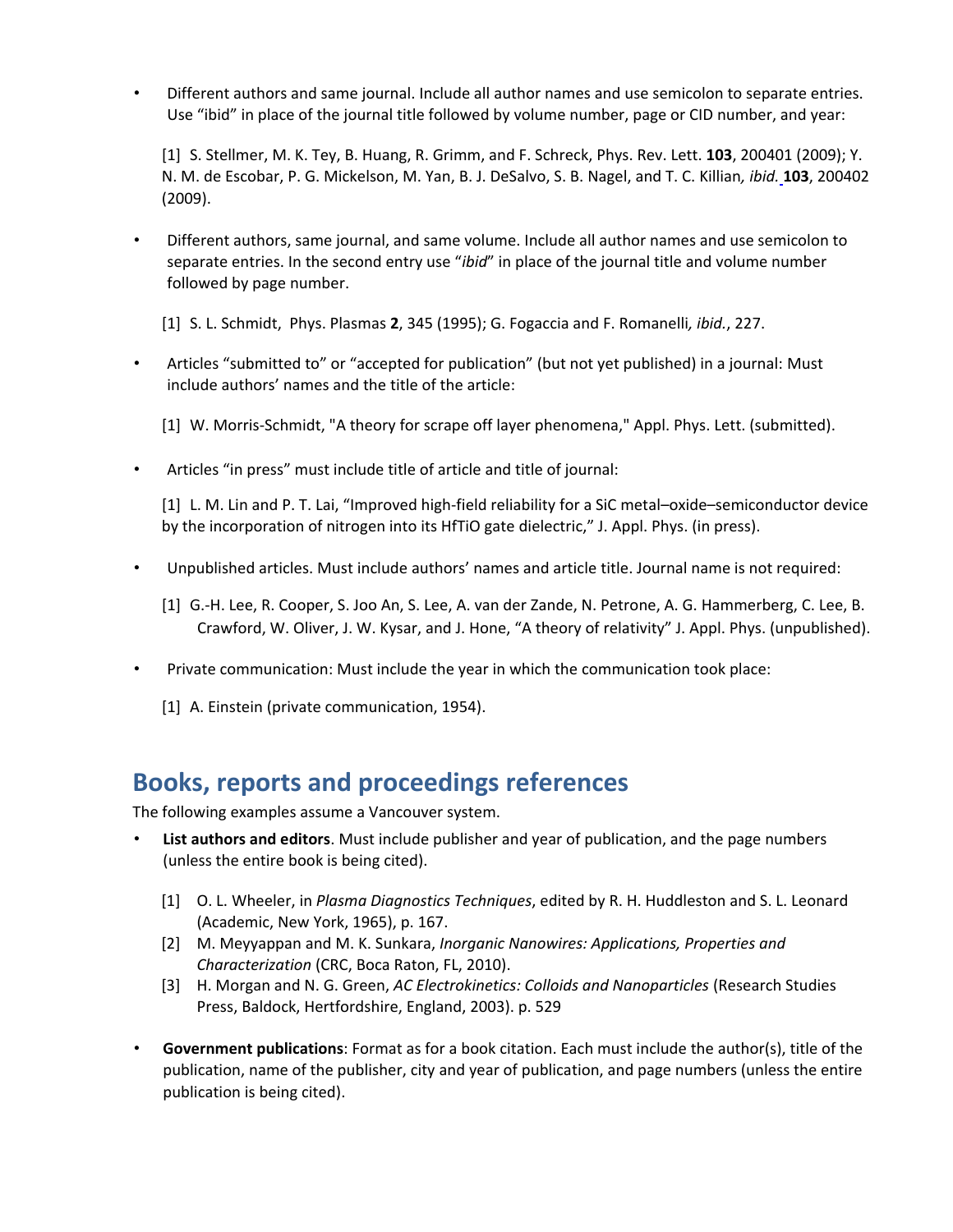[1] D. Nunes, *The Brillouin Effect* (U.S. Department of Energy, Washington, DC, 1992).

- **Conference proceedings:** Include the list of authors, the title of the proceedings, the city and year of the conference, the name of the publisher (cannot be a laboratory or institution), city and year of publication (or the words —to be published), and the page numbers. Include the full list of editors, if they are given.
	- [1] S. L. Smith, D. Nunes, J. Doe, R. Setlock, A. J. Niedermeyer, B. C. Schaffstall, *Proceedings of Invited Papers, 4th International Conference on Plasma Physics*, Omsk, 1986, edited by I. I. Ivanovich (World Scientific, Singapore, 1987), Vol. 1, p. 23.

[2] G. Maroulis, *Atoms, Molecules and Clusters in Electric Fields* (Imperial College Press, London, 2006). H. Kurata, H. El-Samad, T.M. Yi,M. Khammash, and J. Doyle, "Feedback regulation of the heat shock response in *E. coli*," in *Proceedings of the 40th IEEE Conference on Decision and Control (2001)*  (IEEE, 2001), Vol. 1, pp. 837–842.

[3] K. Nakamura, T. Saishoji, and J. Tomioka*, Semiconductor Silicon 2002*, The Electrochemical Society Proceedings Series, edited by H. R. Huffetal (Pennington, NJ, 2002), p. 554.

• **Laboratory report:** May only be used if first deposited with a national depository such as the National Technical Information Service. (Check with the NTIS librarian at 703-605-6000.) Materials or reports in electronic form—codes, data tables, etc.—may be uploaded as supplemental material files. If the paper is on deposit with NTIS, use the following format:

[1] See National Technical Information Service Document No. DE132450 L. (R. Newchuck, SESAME Tables, LANL Rep. 23453, 1983). Copies may be ordered from the National Technical Information Service, Springfield, VA 22161.

• **Report:** Include authors' names, report number, and year.

[1] S. Casalbuoni, H. Schlarb, B. Schmidt, P. Schmuser, B. Steffen, and A.Winter, TESLA Report 2005- 01 (2005).

## **Miscellaneous reference types**

The following examples assume a Vancouver system.

- **Software manuals:** If published, use the book format; if not published, give the entire address for the software maker.
	- [1] C. M. Western, PGOPHER, a program for simulating rotational structure, University of Bristol, UK, see http://pgopher.chm.bris.ac.uk
	- [2] K. Hermann and L. G.M. Pettersson, StoBe software V. 3.6, deMon Developers Group, 2011, see http://www.fhi-berlin.mpg.de/KHsoftware/StoBe/.
- **MOLPRO:**

[1] H.-J. Werner, P. J. Knowles, R. Lindh, F. R. Manby, M. Schütz, *et al*., Molpro, version 2006.1, a package of *ab initio* programs, 2006, see http://www.molpro.net.

• **Thesis/dissertation:** Include the author, institution and year. Use the title if available.